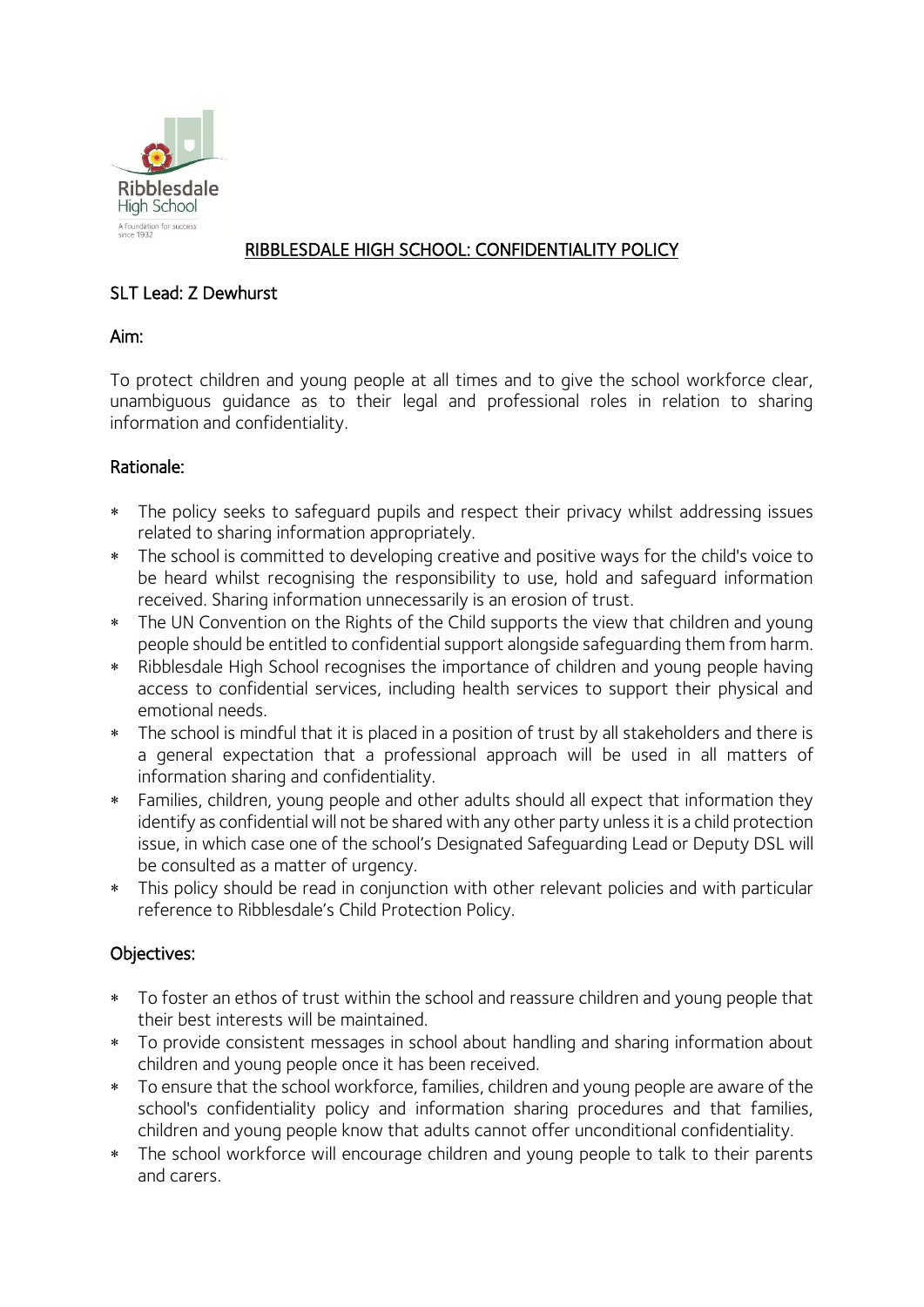### Definition and limits of confidentiality:

When speaking confidentially to someone the confider has the belief that the confidant will not discuss the content of the conversation with another person. The confider is asking for the content of the conversation to be kept secret. Anyone offering absolute confidentiality to someone else would be offering to keep the content of his or her conversation completely secret and discuss it with no one. In practice there are few situations where absolute confidentiality is offered at Ribblesdale High School. Our goal is to strike a balance between ensuring the safety, well-being and protection of our pupils, whilst engendering an ethos where they are confident in accessing help and information when required. Personal disclosures will however, be treated with due sensitivity and privacy. This means that in most cases what is on offer is limited confidentiality.

The general rule is that staff should make it clear that there are no limits to confidentiality, at the beginning of the conversation. These limits relate to ensuring children's safety and wellbeing.

Staff could use the following or words similar at the start of their conversation:

'I cannot promise complete confidentiality……………because if you are at risk, I may need to share what you tell me with others in order to protect you…….'

### Policy Statements:

- Parents / carers / and pupils should be aware that the school cannot guarantee confidentiality with regard to child protection issues.
- All information about an individual pupil is private and should only be shared with those staff that need to know that information in order to safeguard / help them.
- Following a disclosure, the member of staff should consider whether there is a child protection issue (is the pupil suffering or likely to suffer significant harm?). If there is a child protection issue the school's child protection procedures (see separate policy) should be followed.
- \* If the member of staff requires further advice from the school's DSL or other colleagues they should try to get consent to share the information from the young person. Where consent is not forthcoming they can still hold discussions with relevant colleagues, taking care not to disclose the identity of the pupil concerned.
- The staff of Ribblesdale High School will always encourage young people to talk to their parents about issues causing concern. However, where pupils refuse to disclose to parents the school will follow the general principle that the child's confidentiality must be respected in line with legal guidelines.
- Pupils at the school who are deemed to be Gillick competent and aged 13 or over will be able to access confidential services, and consent to treatment offered by partner agencies without family involvement. Refer to Appendix A for guidelines on assessing Gillick competency in line with Fraser Guidelines. Note: In the case of pupils with special educational needs these should be carefully considered as part of the overall assessment.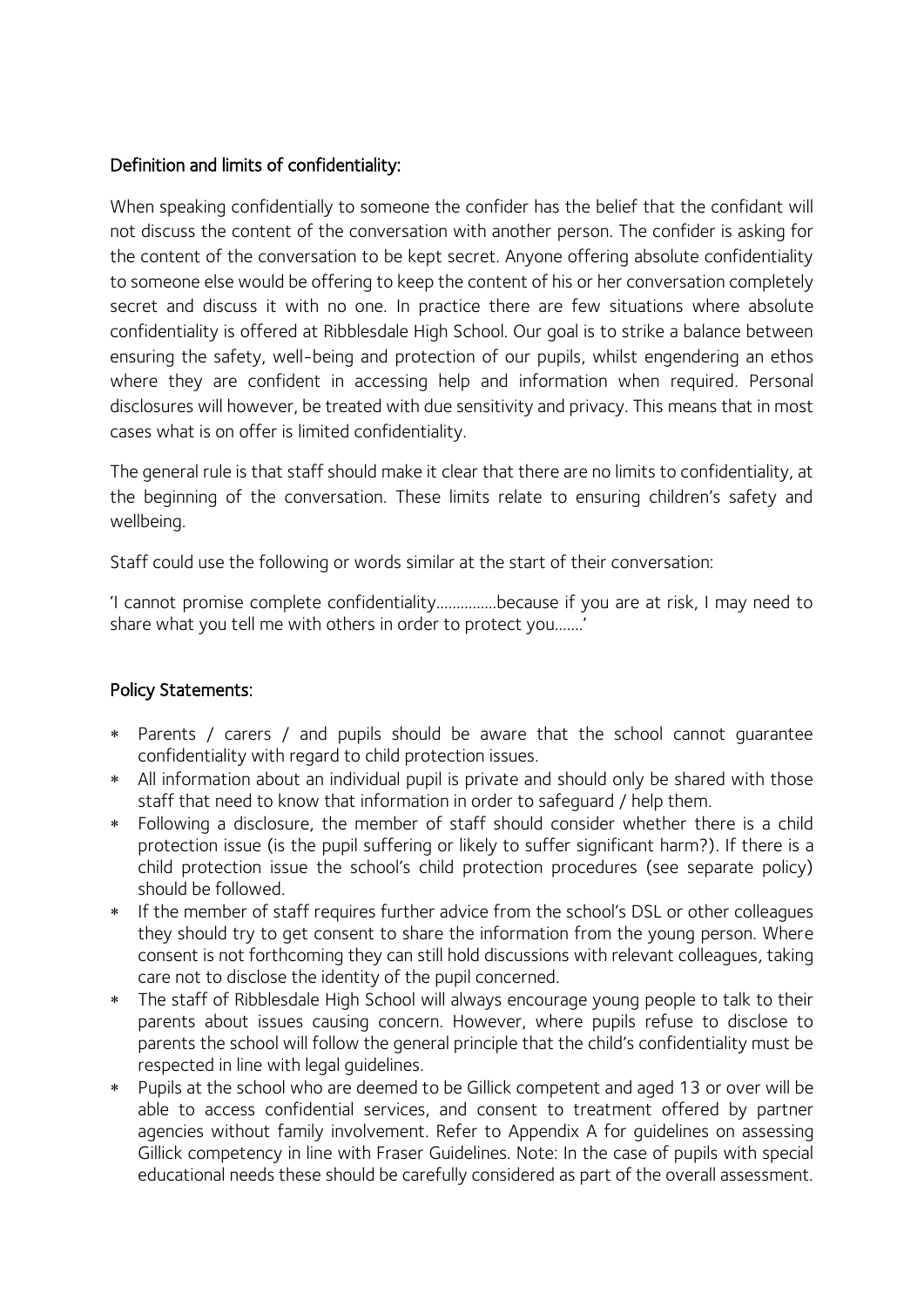For pupils aged 12 or younger parents should be informed of issues and disclosures as a matter of policy unless informing parents would place the pupils at significant risk of harm, in which case child protection procedures take precedence.

- Confidentiality is a whole school issue which relates to all staff and pupils including voluntary staff who must be fully aware of the requirements of the policy. Where a decision has been made to disclose information related to a pupil this discussion must be conducted privately and not in a public area of school where sensitive information can be overheard by others.
- All personal and medical information about a child should be held in a safe and secure place which cannot be accessed by individuals other than school staff.
- \* Information related to Childrens' Social Care involvement should only be available to the schools DSLs / Headteacher and are located in the deputy DSL's office in a locked filing cabinet and are strictly confidential. A note may be made on the main school file or on the intranet vulnerable list signposting school staff to the DSL for further information. The vulnerable list should be viewed discretely and never printed.
- Photographs of children should not be used without parents' / carers' permission especially in the press or on the school's website and should be kept securely on the media (M) drive only. Only a pupil's forename will be given alongside their photograph (if used or displayed).
- \* Information about pupils will not be shared with anyone except those who have been designated as having parental responsibility.

## Confidentiality in the classroom:

Confidentiality must be discussed in PSHE lessons and in any learning context where pupils are asked to disclose sensitive personal information. At the start of the academic year / new topic or key lesson, as appropriate, ground rules relating to confidentiality must be highlighted and agreed. For example:

- We won't ask each other any personal questions.
- We will respect each other and not laugh or try to hurt someone's feelings.
- Challenge the statement but not the person.
- Listen carefully to the ideas of others.
- We won't say anything which we want to keep confidential (keep stories anonymous or discuss scenarios).
- We can opt out if we feel uncomfortable.
- We won't talk about other peoples' comments outside of the lesson.
- \* If we are worried about someone else's safety we will tell the teacher.

### Sexual Health:

Issues related to sexual health require special attention. School staff may discuss general issues related to contraception and sexual health. They should not give individual advice with regard to contraception or treatment but instead should signpost the pupil to the relevant health clinic. School staff should not accompany pupils to sexual health consultations. Teachers are not legally obliged to inform anyone if they learn or suspect sexual activity in pupils under the age of 16 if there is no evidence of abuse or exploitation. Teachers should,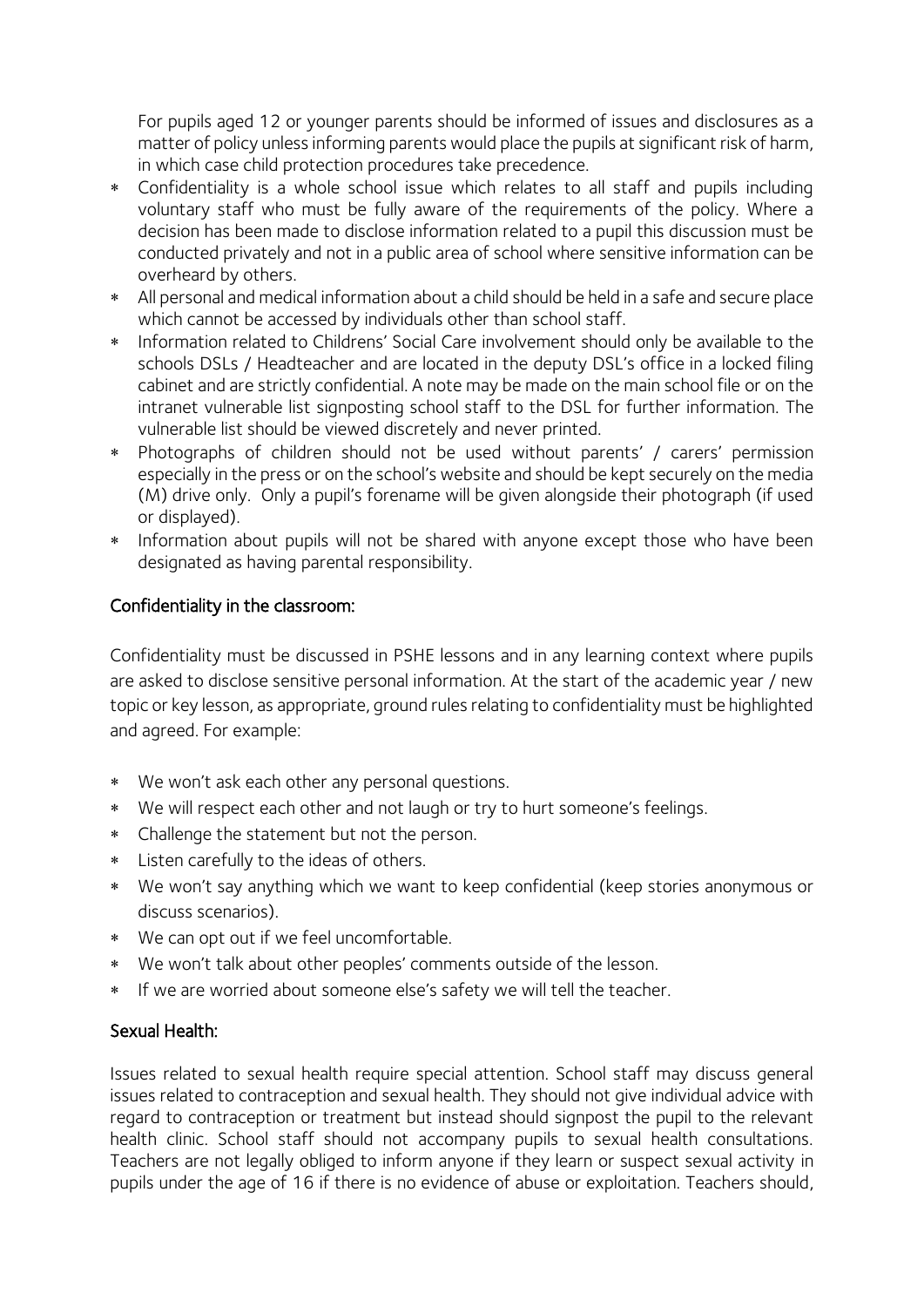however, encourage pupils to talk with a parent or carer and signpost them to sexual health advice and treatment services. If a pupil under the age of 13 is believed to be sexually active this should be reported the school's DSL.

#### Dissemination / Review of the policy:

The policy will be shared with staff and students to raise awareness as part of safeguarding training. Policy to be reviewed regularly or as a result of legal developments or changes in government guidance.

Last Reviewed: November 2020 Next Review: November 2021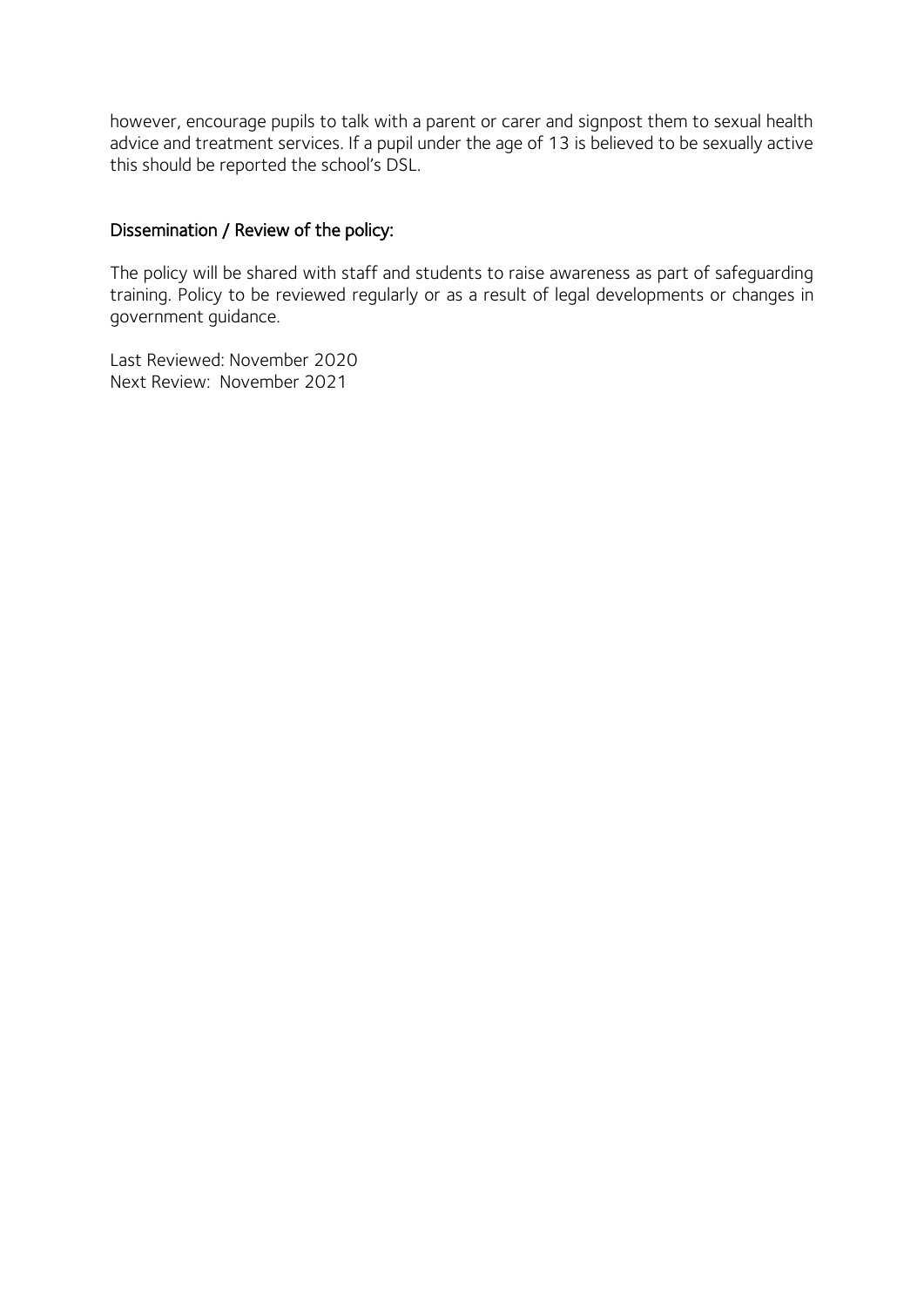## Appendix A - Applying for Fraser Guidelines

The following checklist provides some guidance for staff when they are required to make a decision about any of the above. They are meant to act as prompts for discussion rather than a list to be worked through.

# 1. Does the young person understand the information and advice I am providing:

- Are they listening to me / are they talking to me?
- Have I explained clearly about the options to access services?
- Have I explored with the young person whether someone could accompany them to access services?
- Have I given all the information and advice I think is relevant and necessary to the situation the young person has presented to me?
- Can they repeat back to me what I have said?
- Have they had any advice/information or services from elsewhere, how long ago and what have they remembered?
- Can they apply that information to the circumstances now?

# 2. The young person cannot be persuaded to tell his parents, or to allow school staff to tell them, but they are seeking appropriate advice to address the issues disclosed:

- What is the family situation of the young person, how does he / she describe their relationship with them?
- Consider whether the young person might face prejudice, discrimination or oppression from his / her parents/carers if he / she has discussed the issue with them
- Perhaps chat about other issues that have been difficult to discuss with parents/carers. Explore what happened then.
- Ask how the young person thinks the parents/carer might react to the situation.
- Explore whether the young person might want help to talk to his / her parents/carers and who might help his / her do this?
- What does the young person want?

# 3. The young person is likely to begin or continue to have unprotected sex or misuse drugs with or without the provision of information and advice:

- Has the young person told you or implied that he / she is having/has had unprotected sex/misused drugs and will continue to do so
- What reason has he / she given for not accessing services?